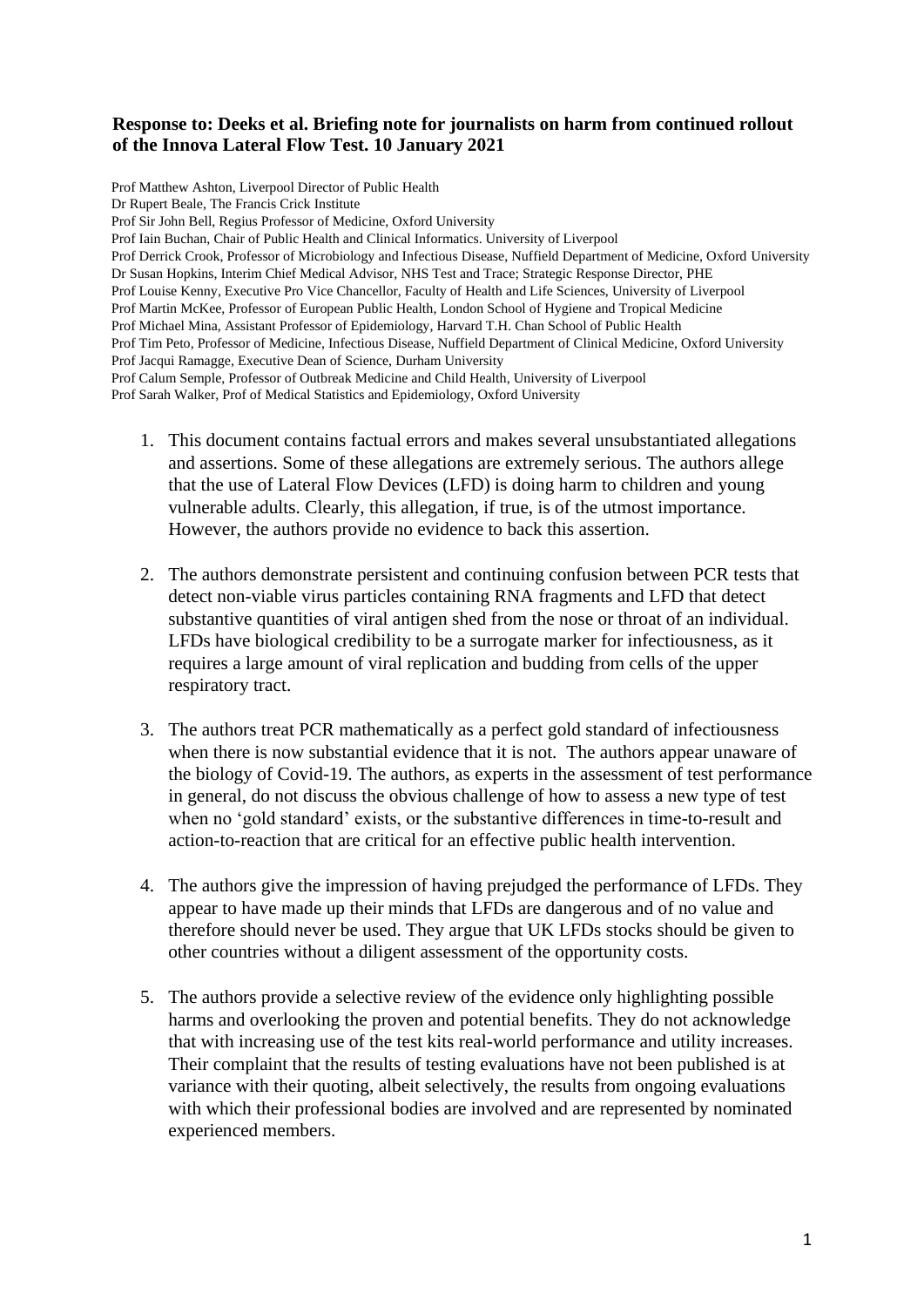- 6. The authors imply they are the key experts and should have been consulted by UK Government. Yet the Royal Statistical Society Covid-19 Taskforce is actively represented in the evaluations of the testing pilots, alongside experienced academic public health physicians and infectious diseases experts who are actively involved in a wide range of Covid-19 responses.
- 7. We acknowledge that, ideally, new technologies for population-wide interventions are assessed carefully with first small scale and then large-scale studies before they are introduced. In a pandemic setting, where time is of the essence, we believe that, after successful small-scale studies for technical validation, it is necessary to conduct largescale pragmatic studies realistically nested within complex, urgent public health interventions.
- 8. LFD are now widely used in the UK. More than 2 million kits have produced results in front-line operations and >27,000 SARS-CoV-2 infected individuals have been identified (figures up to  $6<sup>th</sup>$  January 2021) who would otherwise not have been asked to self-isolate so quickly, if at all. The rapid self-isolation of many of these individuals will have broken chains of transmission of the virus in ways that could not be achieved with PCR tests. To conclude, the LFT is an additional risk reduction measure not a replacement for PCR as the authors imply.

We deal with the *comments* in turn: -

*"No one questions the need for evidence-based approaches to Covid19 treatments and vaccines. Why then is this principle being ignored for programmes of testing and other disease control interventions?"* 

We reject the view that there is no evidence base underlying the roll out of LFD. There is a mass of evidence, of which the authors are aware. Recently a study from Boston, USA evaluating the use of the Abott BinaxNow antigen test has been posted (Pollock NR et al. https://doi.org/10.1101/2021.01.09.21249499) showing similar results. They have chosen to quote selectively and ignore the rest which is lax scientific practice.

*"The government is widening roll out of the Innova Lateral Flow Device (LFD), and we understand that this may soon extend to home use by members of the public.* 

*Here we outline the serious harm that this will cause."* 

We not only reject this assertion of harm but also raise the potential harm to public trust, and consequent lower uptake of risk-mitigation measures, that this irresponsible, non-evidence based assertion may cause.

*"The Innova lateral flow test is not fit for many of the purposes being proposed by government.* 

*Studies have shown that it misses the SARS-Cov-2 virus in a substantial proportion of people, particularly those without symptoms [1,2].*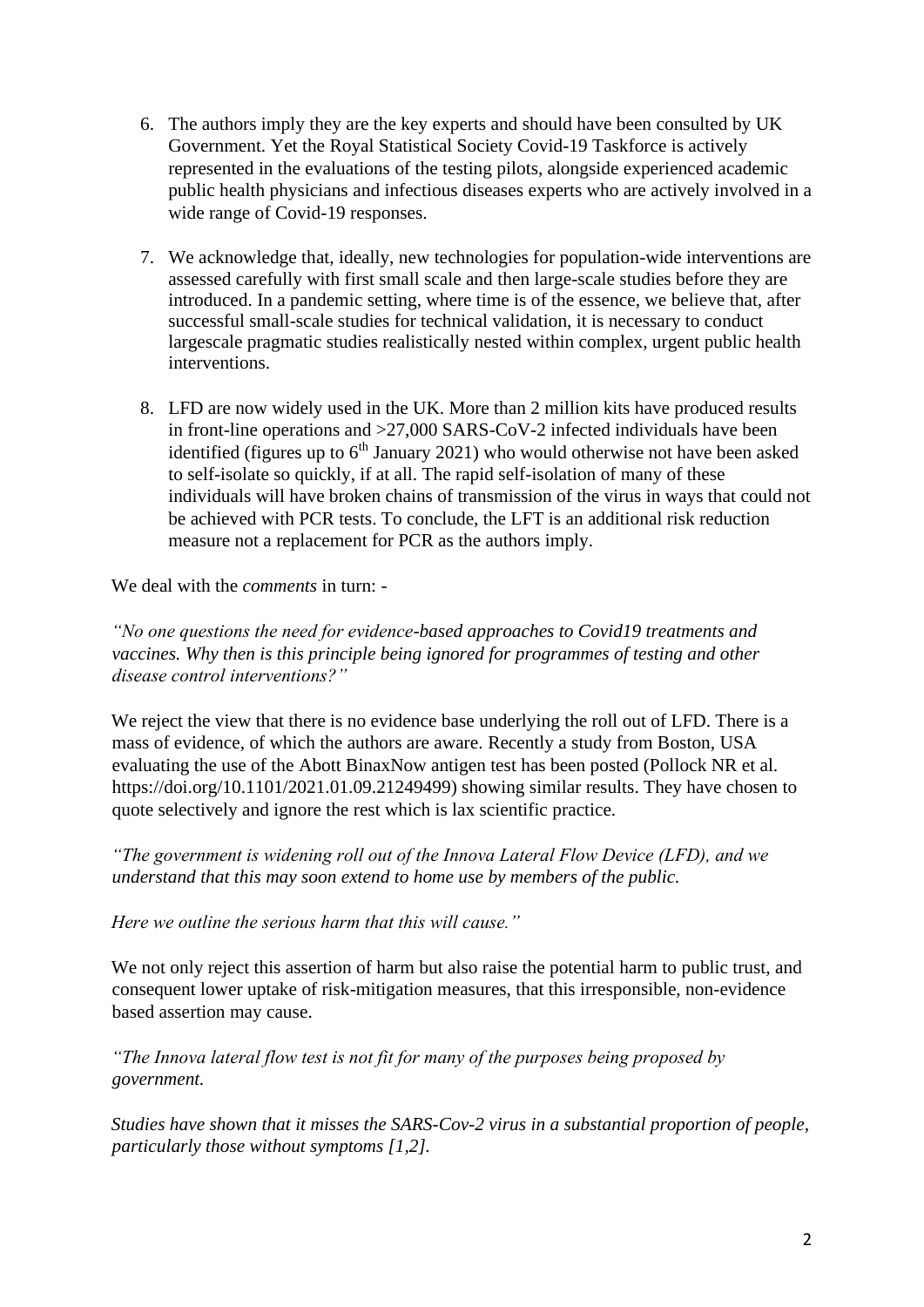*In the Liverpool pilot, the test missed infection in 60% of people, and of greatest concern missed it in 30% of those with very high viral loads who are at highest risk of spreading the virus to others [1]."* 

The authors are misinterpreting the results of the Liverpool pilot interim evaluation. The report clearly demonstrates that the results are consistent with those originally presented in the PHE/Oxford Technical Report after adjustment for the different distributions of viral loads. The authors confuse 'missed infection' with infectiousness. It is well known that PCR detects non-viable RNA fragments as well as viable virus, meaning that large proportions of PCR test positive individuals will not be infectious. The use of the lateral flow test is designed to detect live virus allowing identification of individuals who are infectious to others. The ideal test for infectiousness would be negative among many of the PCR positive individuals. The authors do not appear to be addressing the fundamental and important difference between 'infectiousness' and 'recent or current infection'.

The authors are concerned that the 'test missed 30%' of those with very high viral loads. This is not consistent with the report which shows that, even in a low/falling prevalence situation, the test missed 17.6% of individuals with  $C$ t $<$ 20 and 33% where  $C$ t $lt;$ 25 (Table 2) – the people likely to have higher viral loads and to comprise most of the infectious population. The authors are also investigating the change over time in sensitivity that may be seen as procedures bed-in after initial field deployment of the equipment – with indications of improved end-to-end sensitivity (Table 3).

*"An erroneous test result may lead to people taking the wrong actions and putting themselves and others at risk of infection. This may increase and not reduce disease spread, illness and death."* 

Clearly test results that are not interpreted in the correct manner may lead to mis-informed actions. However, there is little or no evidence that 'erroneous' test results have led to people taking wrong actions whereas there is preliminary evidence of no harm. We are unaware of any evidence of a net increased risk of disease spread and death, after accounting for the lives saved by breaking chains of transmission. The authors have not attempted to quantify the risk, which they claim may result from use of the test and provide no documented evidence of its having already occurred. The allegation is an extremely serious one which is, however, unsupported by any evidence.

*"The Government is misleading the public about the performance of the Innova test. The most favourable estimates from initial government studies have been selectively reported [3]."* 

This is a serious allegation, but again it is not substantiated by the authors. They provide no details and therefore it is difficult to respond to.

*"final results from some studies have not been reported at all [4],"* 

The authors are complaining that data that has been made available to them has not been published in a peer-reviewed journal. The authors have been given further information on the report for the purposes of helping them prepare a Cochrane report. The authors are, quite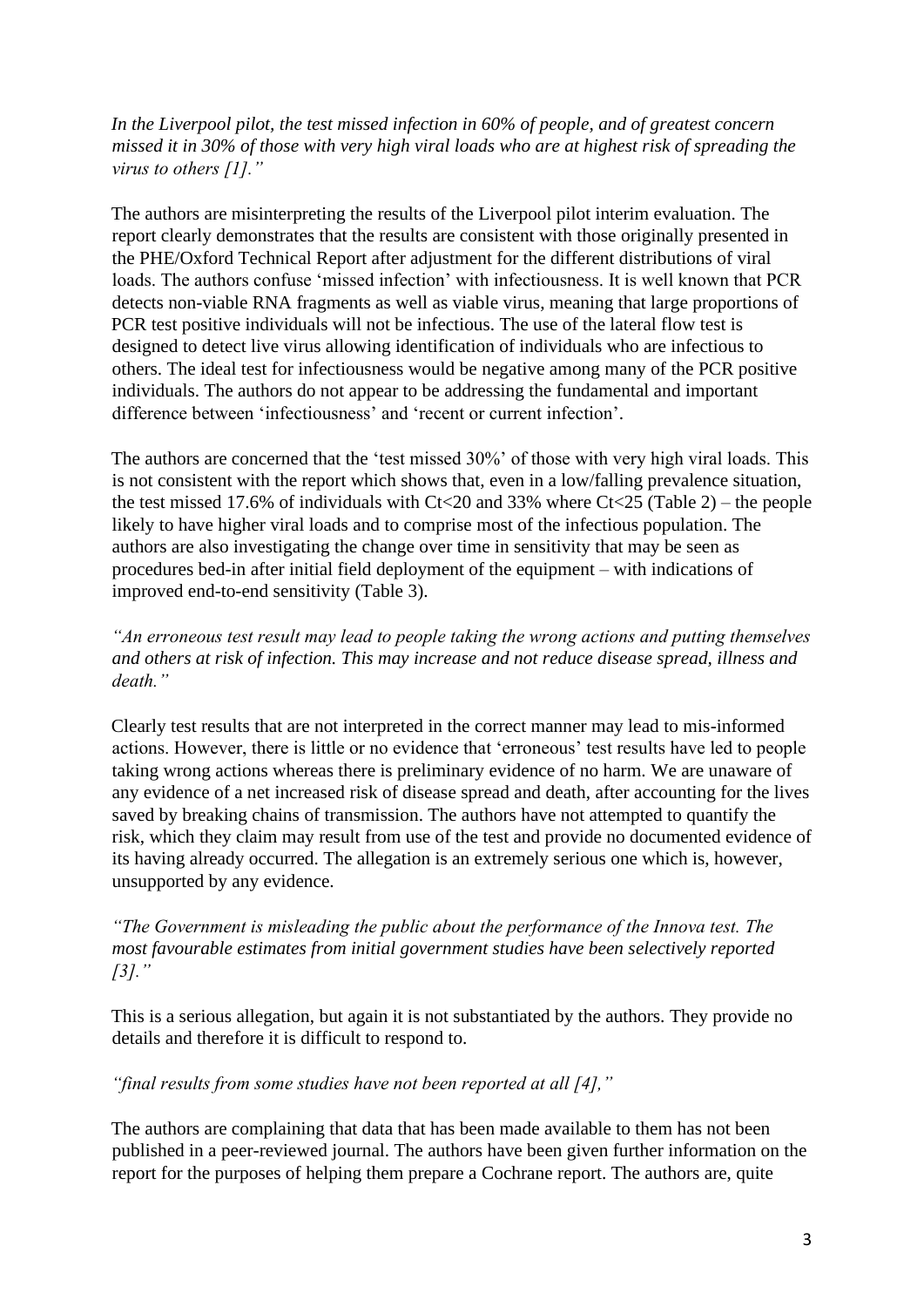reasonably, relying on the report for much of the data that they are quoting in the document but they cannot at the same time assert they have no access to data. Indeed, the problem seems to be that they have not themselves either generated or published any peer reviewed data supporting their highly inflammatory suggestions.

*"And schools and parents have been misinformed with letters and guidance stating that "they [Innova tests] were shown to be as accurate in identifying a case as a PCR test" [5] and "these tests are very accurate" [6]."* 

As lateral flow tests were proposed to be used in large numbers on asymptomatic individuals the first concern was that the test would not be specific. Namely, that there would be many false positives. Prof Deeks in the BMJ November 2020, emphasized the possible number of false positive results as a reason for not using the test. The use of the phrase 'accurate' was designed to deal with the possibility of false positives. In this setting the test was described as accurate in identifying a case as a PCR test. It is accepted that the phrase 'very accurate' is vague and might have been confusing. Overall, the performance of the test is sufficient for it to gain regulatory (MHRA) approval*.* 

*"People being tested have not been informed of the risks and implications of a false negative result. Without this information it is inevitable that people will be falsely reassured and behave in ways that will increase disease spread."* 

We agree with the authors that the risk of false reassurance should be mitigated, and the Liverpool pilot includes many such risk mitigation measures with individual and population level communications. Scientific communication to the public needs to convey the message that there no absolute test to identify non-infectious individuals. Even a perfect test cannot guarantee that individuals will not become infectious in subsequent days. This is an intrinsic property of the biology of Covid-19. Even a 'perfect' test for infectiousness could rapidly become out of date if the individual is incubating the infection or is about to contract it.

We strongly refute the allegation that we are unaware of the challenges in ruling out infectiousness in the context of high transmission. We similarly refute the allegation that people who are tested negative are not warned that they might still transmit the disease in the following days. The authors did not fact-check their allegations but could have done so at any time with the national or pilot evaluation teams.

The authors assert that it is 'inevitable' that people will be falsely reassured and behave in ways that will increase disease spread. The authors do not provide any evidence of this and, indeed, seem to disregard the evidence presented in the Liverpool Report (p26-27) which showed that many people were concerned about the accuracy of the test. The report showed that most respondents behaved in a responsible manner following a negative test. The authors do not comment on these findings.

*"We have already been informed of confirmed outbreaks caused because a person with symptoms has relied on a falsely negative LFD result and has attended work, thereby spreading infection to others within NHS settings [7]."*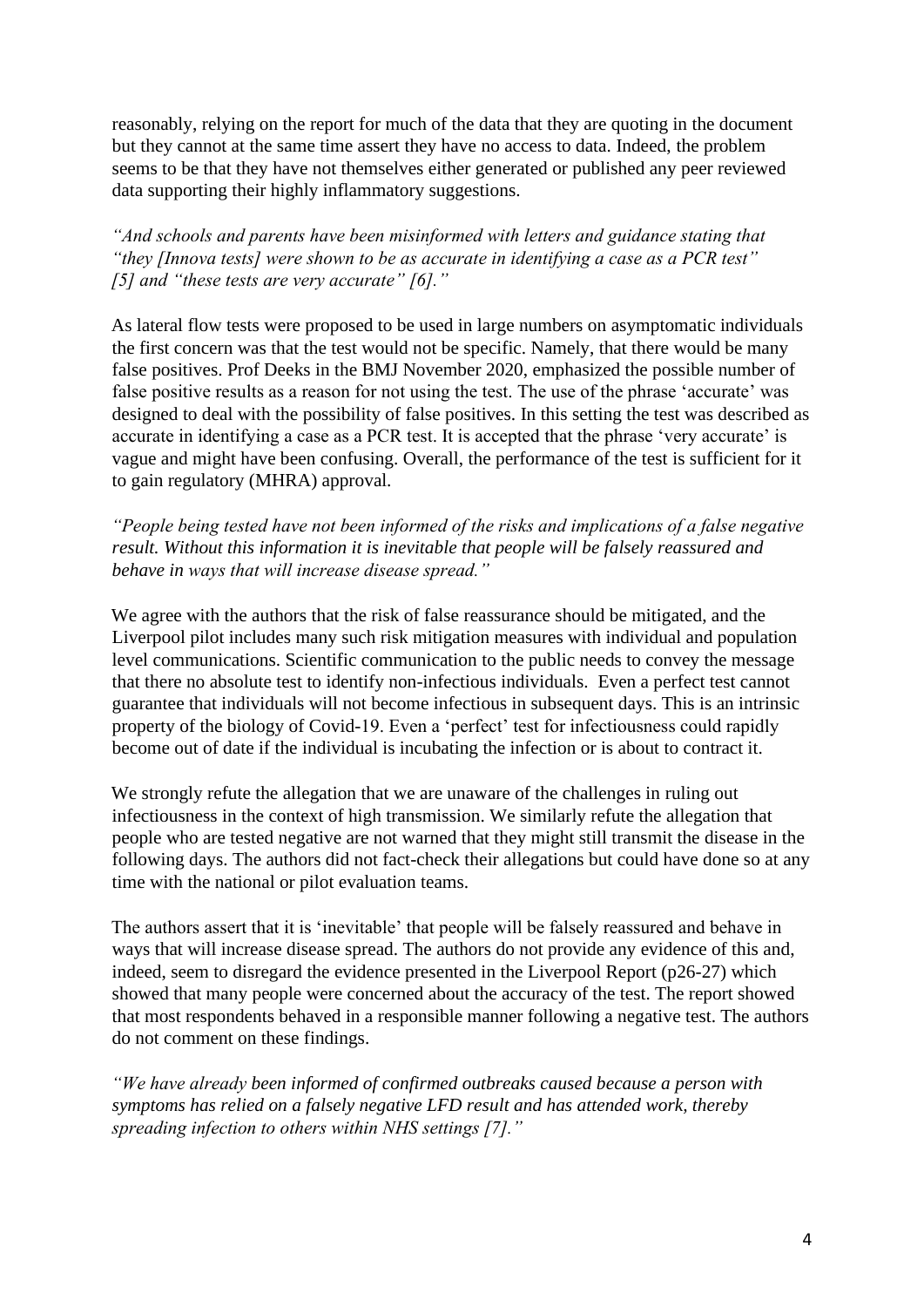Reference 7 refers to a Personal Communication. The authors have been complaining that some of the data on LFDs have only been published in a technical report. It is therefore surprising that the authors are relying on unattributable and unsubstantiated reports which are too vague to allow comment. This falls well short of their own declared standards of evidence.

#### *"The administration of the test is also diverting precious staff time and energy at a time when delivery of vaccinations must take priority."*

We are surprised by this statement. There is no evidence whatsoever that administration of LFD is diverting resources from the vaccine programme. Indeed, within the NHS, the test is carried out by staff at home in their own time and is successfully preventing disease by the detection of asymptomatic carriers. Given that levels of COVID in health workers is the single biggest challenge for the NHS and that at home LFD testing of health workers has been enthusiastically adopted across the NHS the evidence points toward these providing headroom for the NHS to do its job. Moreover, the substantial critical mass effect of LFT administration on improving wider public health measures in Liverpool is explained in the interim evaluation report.

*"At least £1 billion has been spent procuring LFDs so far, and it could be very much more, depending on how contracts are classified."* 

The relevance of this comment is unclear. We assume that the authors mean that LFD's are not value for money. We disagree. The UK is not alone in these as other countries are adopting LFDs in large numbers.

*"Further roll out of community testing, and on-request home use, if implemented, will escalate harm especially if people with symptoms choose the convenience of an LFD in preference to attending for PCR testing*."

The authors, again, provide no evidence for this assertion. The UK has established substantial capacity for PCR, prioritising these tests for hospitalised patients, care home staff and for any individuals with symptoms. However, PCR processing has a slow turn-round time, as samples need to be transported to laboratories and processed and this may hinder the timely identification of clusters of cases.

*"We urgently call upon the government and its advisors to; − Stop further rollout of rapid asymptomatic testing using the Innova LFD including its use in care homes, schools, communities and self-testing by untrained people at home.* 

*The main reason to roll out LFD testing is to identify infectious individuals who would otherwise not be tested. To date* 

*− Publish full documentation relating to emergency MHRA approval of the Innova LFD for self-testing (23 December), for which the DHSC was regarded as the legal manufacturer.* 

*− Publish full reports for all studies and models of Innova testing commissioned by the DHSC.*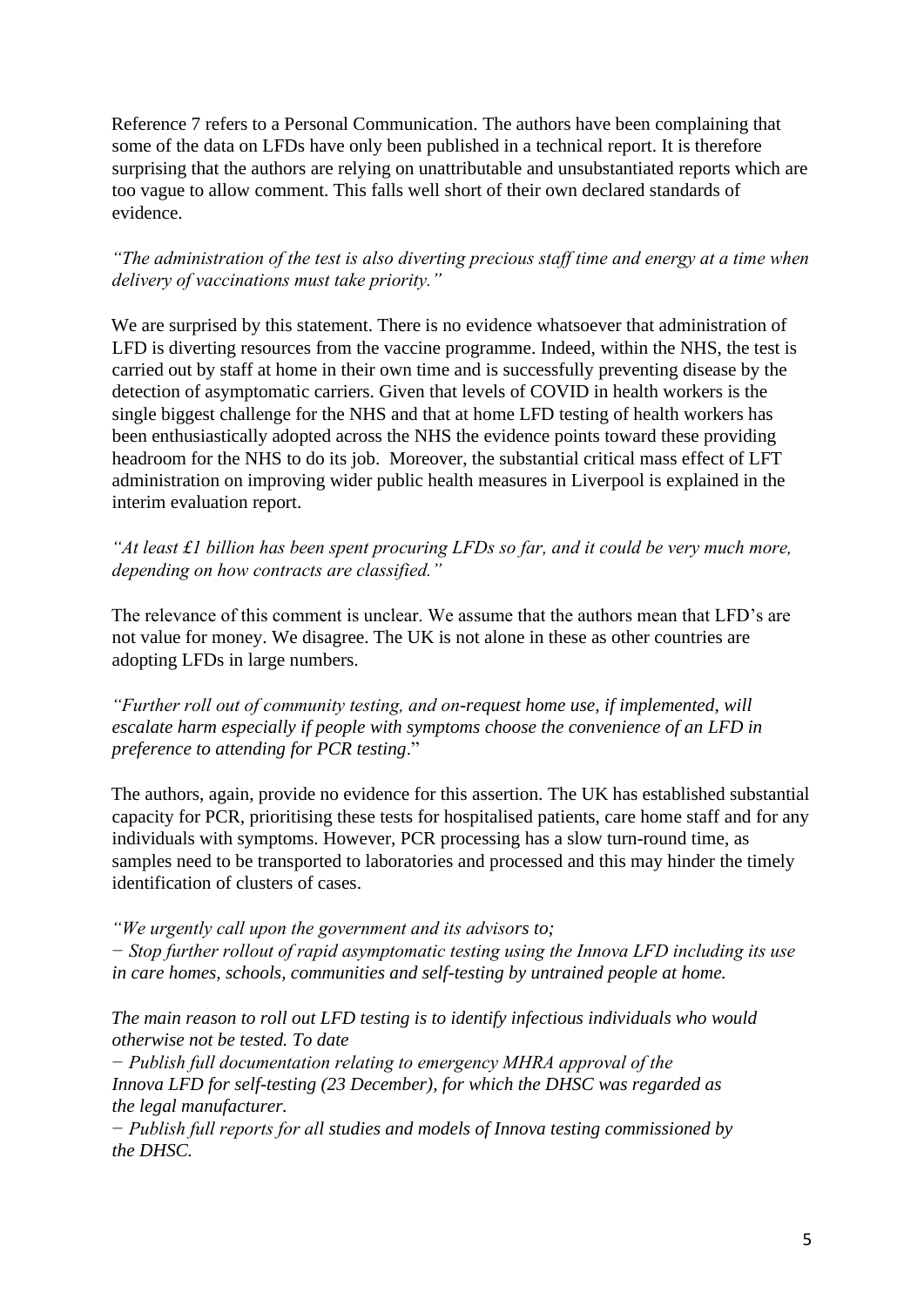Most of these are in the public domain already. It is unclear what extra information the authors expect to get.

*− Revise DHSC information materials so that the extremely poor sensitivity of the Innova LFD for community and self-use among those without symptoms be made explicit."* 

The authors are again confusing the concept of sensitivity against PCR, rather than the sensitivity to detect infectiousness. As already discussed, they are choosing to use the worst case scenarios as the standard result and are disregarding the experience from Liverpool that the performance of the test improves with experience.

*"Immediately review, by appropriate experts, the aims, outcomes (including unintended harms), and costs of using the Innova LFD for keyworkers, schoolchildren, University students, and Care Home visitors."* 

The authors imply that they are the only experts in the field. Although Prof Deeks is an expert in the statistical evaluation of diagnostic tests and has completed some Cochrane reviews on Covid-19 tests, we are surprised that he considers himself an expert in Covid-19 or public health activity. LFDs are currently being assessed by many different organizations and eminent scientists. National evaluation meetings are currently taking place three times per week involving over a hundred experts in the science underpinning LFDs and in the frontline public health contexts in which they implemented. The authors are not actively involved in the breadth and depth of activities needed to evaluate LFD uses properly.

*"Instigate a national scheme to strengthen the intervention that follows a positive test result, so that cases and contacts are adequately supported to self-isolate, with provision of free hotel accommodation and income support for those in need."* 

We agree that inadequate support to isolate is a barrier to LFD uptake, as it is to PCR uptake. LFDs are currently identifying large numbers of SARS-CoV-2 infected individuals and the Liverpool pilot has reported the importance of support to isolate.

- *"LFDs can be useful if they pick up people who are: a) symptomless,*
- *b) actively infectious,*
- *c) would have spread the infection had they not been tested and*
- *d) change their behaviour and so do not transmit because of learning the test result.*  **However***, in practice, only a subset of people testing positive are actively infectious and would have transmitted the virus, and only a subset change their behaviour as a result of a positive test."*

The authors imply that they do not recommend any method of identifying individuals, as infectious, because they may not be actively infectious and in any case may not transmit the virus and may not change their behaviour. We agree that not all infectious individuals will go on to transmit the virus and that not all individuals change their behaviour after a positive test. However, we consider, together with WHO and most other countries, that use of tests to identify infectious individuals is a key factor in reducing the transmission of Covid-19. The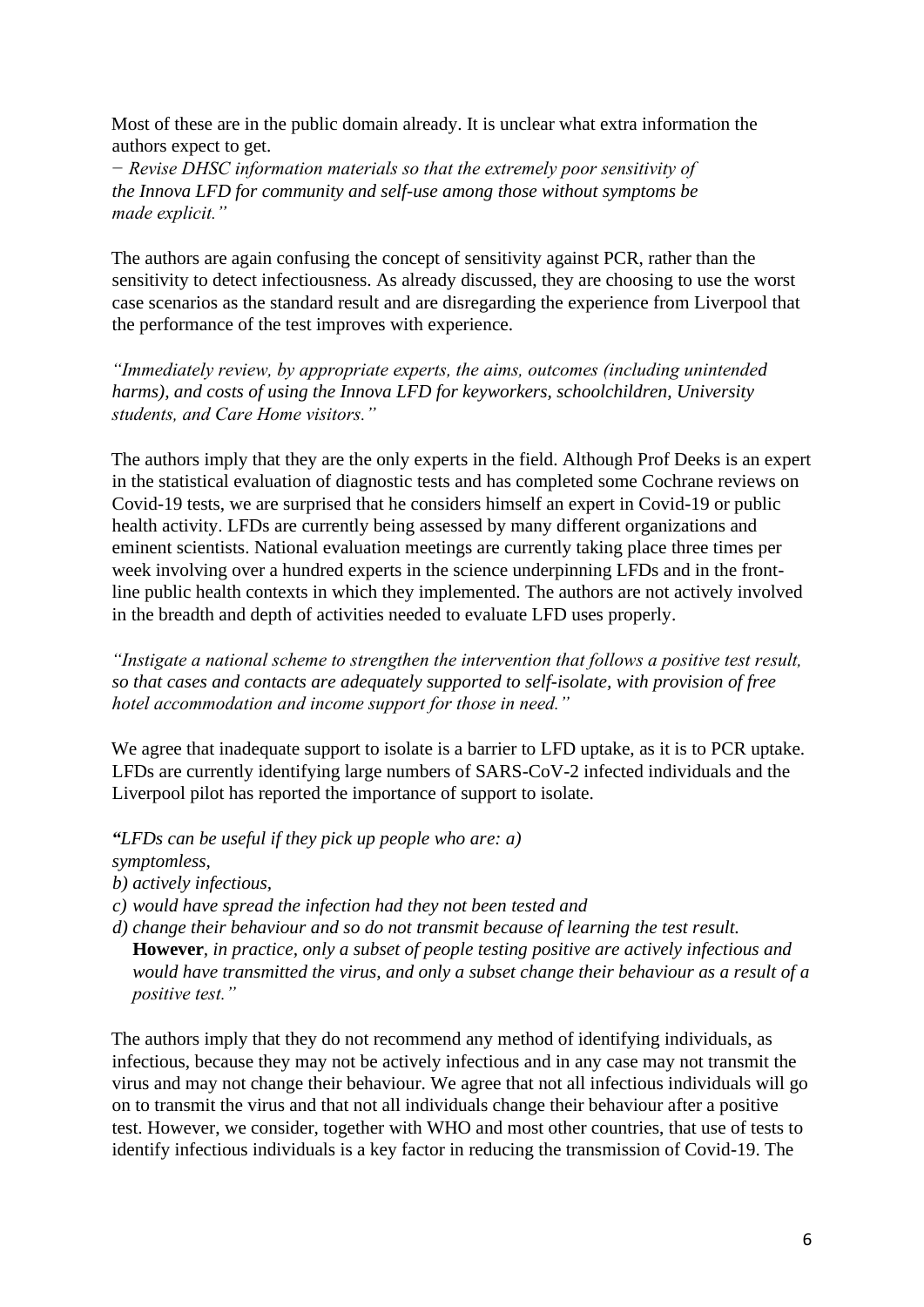appropriate comparator is a world with no testing in this population. The comparative impact on transmission should be made clear by anyone proffering expert opinion on this topic.

Furthermore, the authors appear to be confusing the results of PCR tests (where we agree that only a subset of people testing positive are actively infectious) with the results of LFD tests which are designed to detect actively infectious individuals. We know of no evidence showing that individuals with a positive LFD are not infectious while there is ample evidence that a positive PCR test will in many individuals not be associated with the presence of infectious particles.

*"Also, a positive LFD result only leads to automatic notification to NHS Test and Trace if there is confirmatory PCR, yet many localities have adopted a pragmatic approach of acting solely on the positive LFD result [8]. This means that unless local staff perform a 'workaround' to make notification happen there is no automatic support to self isolate for those who test positive and no tracing of contacts."*

Learning from the Liverpool pilot, a better system of notification and follow-up of individuals with positive LFD tests is being adopted. As expected in a pandemic, such services evolve quickly.

#### *"LFDs will do harm if negative results:*

*a) lead people to decide not to get a PCR test when they have symptoms; all screening tests lead to some people ignoring symptoms when they have a negative test result. There are already confirmed examples of this occurring with LFDs, and of outbreaks occurring as a result [7]."* 

The authors provide no evidence that this occurs. We agree that there are important theoretical risks of symptomatic and pauci-symptomatic users accessing asymptomatic test facilities, and of negative test results reducing Covid-safe behaviours, which is why pilots have put communications in place to mitigate this risk and are actively monitoring behaviours. Currently, PCR testing is unavailable for many people and the availability of LFD expands access to testing. Reference 7 provides no information, and the authors appear to be relying on an anecdote to support their argument.

#### *"b) are used in ways that lead to increased exposure to risk of transmission; the*

*Government is directly endorsing testing strategies which use negative tests to enable individuals to undertake certain activities; for example, policies on visiting care homes [9], and for pupils remaining in classes despite known exposure to an infectious case [5]. Even individuals with high risk of being contagious may get a false negative result [1]. Such policies will increase not decrease spread of Covid."* 

As discussed above, the authors are misquoting the results of the Liverpool study. Current studies of classrooms suggest that the use of LFDs reduces the risk of transmission as they are diagnosing likely infectious individuals who would otherwise remain undetected and in class. The authors imply that they know the results of new policies following negative tests before they are adopted. Their assertion that such policies will 'increase not decrease the spread of Covid' is an assertion which appears to be unsupported by any reasoned argument or any data. For example, the use of LFDs on asymptomatic individuals who would otherwise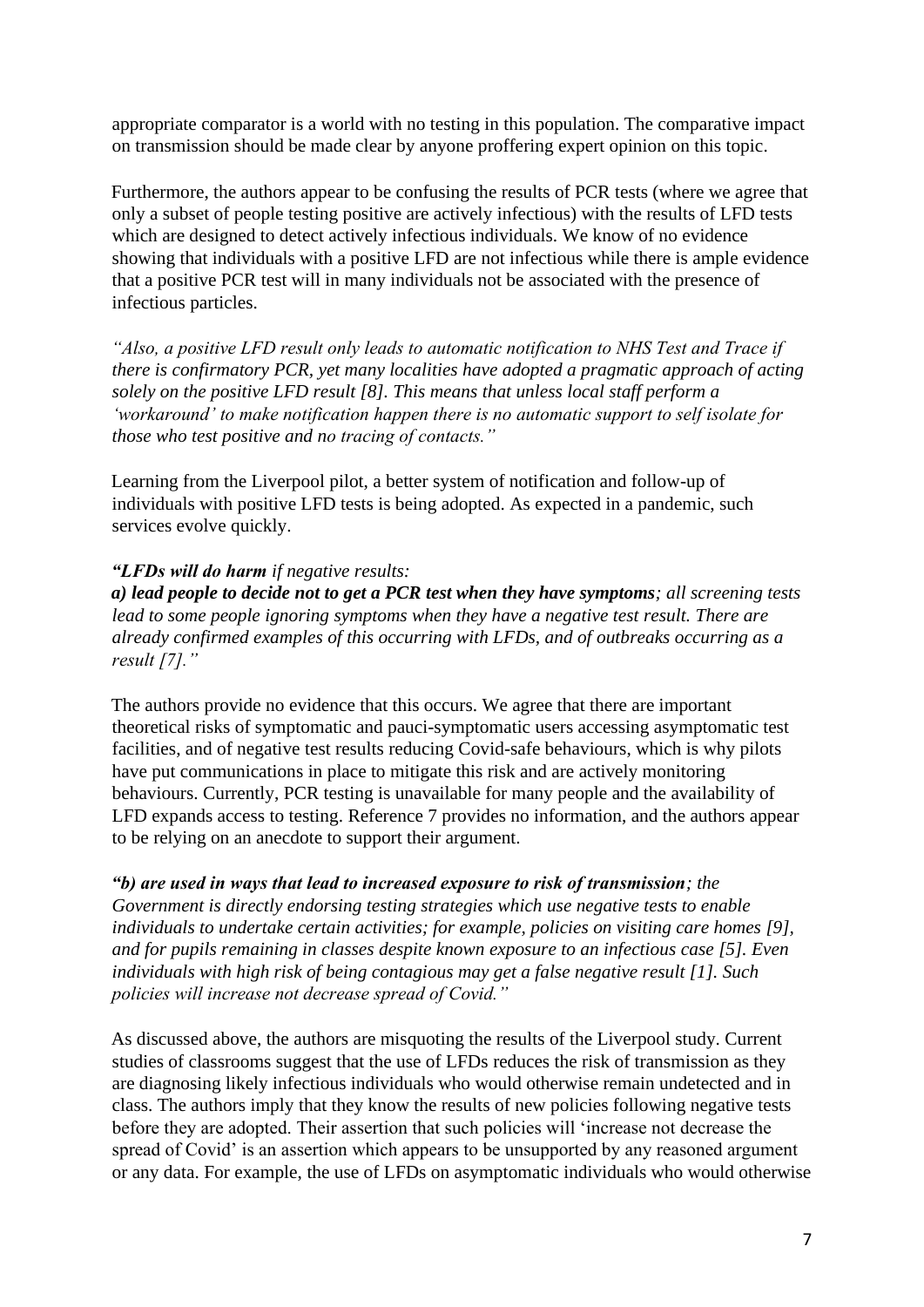not be detected has already led to the detection of  $>27,000$  infectious individuals (figures up to 6<sup>th</sup> January 2021) who were able to self-isolate. The authors are disregarding this positive benefit. Modelling has suggested that serial testing is a safe way to manage contacts (who without LFDs would have remained undetected) and current studies are being undertaken to assess this in the field. We are surprised that the authors are only considering the harm of the tests without considering the benefits.

*"c) lead to false expectations of LFD tests and the public 'voting with their feet' with resultant riskier behaviour; Government publicity over recent months has emphasised the potential for tests in symptomless people to enable visits to vulnerable loved ones, safe travel home for Christmas, participation in sporting events, weddings etc. We are aware of examples of people without symptoms using LFDs (through community testing or obtained from NHS staff who have spare tests), as a means of seeking reassurance from a negative test before visiting others, going to parties etc. This is leading to people putting themselves and others at risk, and is increasing opportunities for transmission."* 

The authors are using rumours and anecdotes to make unsubstantiated assertions. This is not an acceptable standard for scientific knowledge exchange. It is known that mis-information causes harm to the public health through undermining confidence in public health messages and reducing uptake of vaccines and non-pharmacological interventions that reduce risk of infection.

#### *"There are additional harms of ineffective and repeat testing:*

*d) Harmful diversion of resources; for any testing programme the cost of the test is a tiny fraction of the full programme delivery cost. Staff in schools, universities, care homes, and local public health teams are struggling with immense pressures. The added burden of delivering LFD testing is jeopardising delivery of education, care of residents, and the critically important vaccination programme."* 

The authors appear to be trivializing complex issues. We interpret this allegation to imply that the UK is forcing institutions to adopt LFD. The use of LFDs is not compulsory. It is a further tool that local public health teams and organisations may adopt if they wish to. Further, as shown in the Liverpool pilot, localised implementation is important for optimising outcomes. Different options for delivering test kits, (self)swabbing and uploading results may fit different circumstances to ease pressures and maximise benefits. The ability to self-test at home is proving very popular with NHS hospital staff, all of whom have been offered testing kits.

*"e) Direct trauma to young and vulnerable people; repeated performance of nose and throat swabs on children and young people especially those with learning difficulties, sensory impairment, mental health problems, or a history of trauma or abuse, will be damaging both emotionally and physically. For a testing programme of uncertain value this harm is unjustified."* 

This is a very serious allegation. The authors provide no evidence to support it. If such evidence exists, we urge the authors immediately to provide evidence to the relevant authorities so that immediate remedial actions can be taken to avoid future harm to children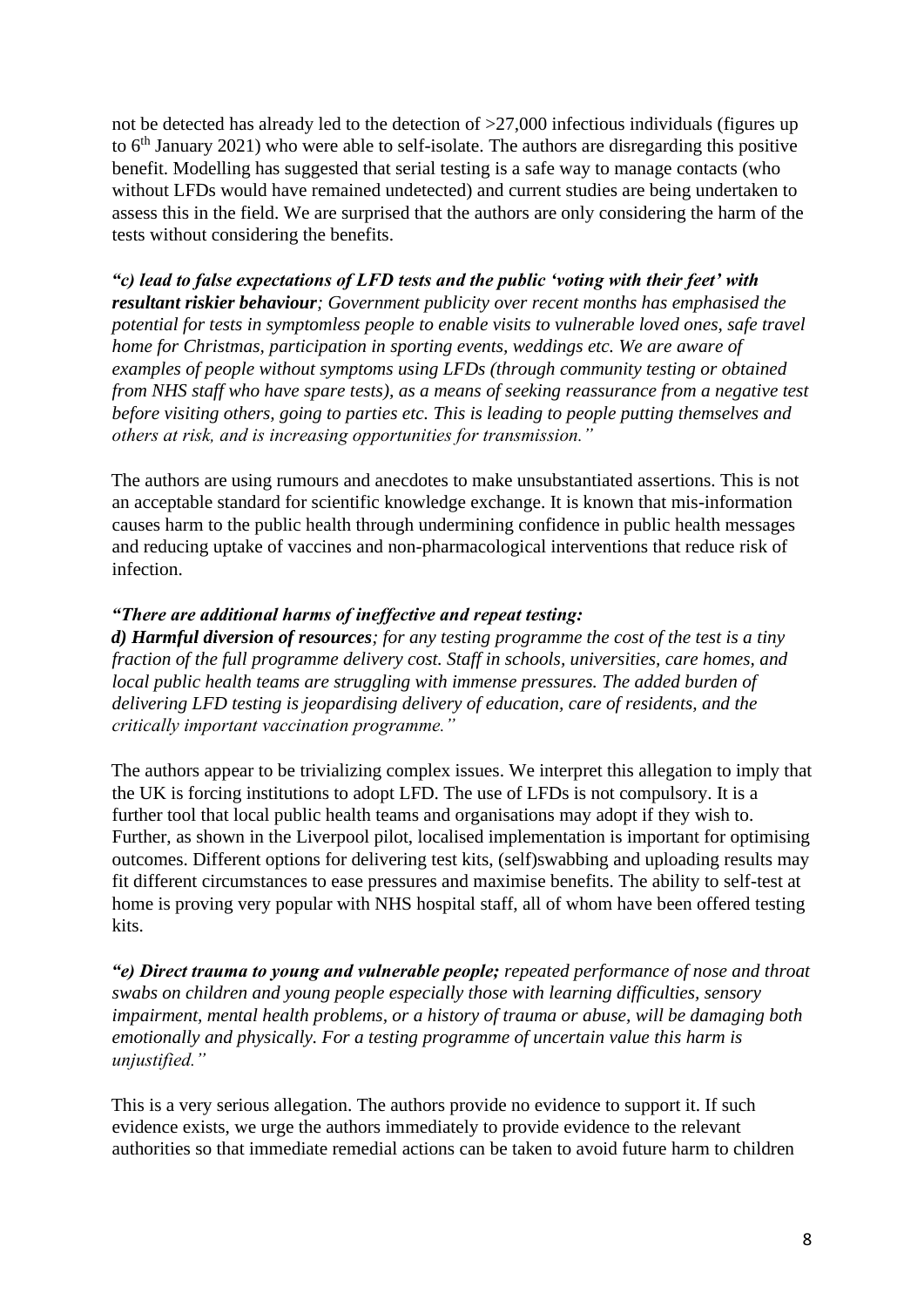and vulnerable adults. As with all tests, use is voluntary and should only be undertaken with appropriate assent or consent to proceed from the individual.

The authors appear to be confusing the relatively unpleasant nasopharyngeal swab technique with the gentler anterior nares approach recommended for large-scale LFD testing and used successfully in the Liverpool pilot. We are unaware that the process of voluntary testing is damaging to children and young people. We encourage different agencies to be clear and consistent in the guidance they give about appropriate swabbing techniques.

## *"How has the Government gone about evaluating the test?*

*DHSC originally commissioned evaluations done by PHE at Porton Down working with the University of Oxford. A brief preliminary report was made available at the beginning of November [4]. Two months later no full report has yet been released. The report described performance in test-and-trace settings where the test was done in people with symptoms, and with the test run by laboratory scientists, experienced research nurses or staff at a test-andtrace centre. The detection rates in these three different groups of test performers respectively were 79% (95% CI 73% to 85%), 73% (64% to 85%) and 58% (52% to 63%). This shows how experience made a difference to accuracy. DHSC press releases report on a 77% detection rate [3], combining the first two (experienced) groups and ignoring the third (test-and-trace staff)."* 

The summary of data confirms that much data has already been made available.

## *"At a select committee hearing the Secretary of State for Health appeared uninformed of the performance figures when test-and trace staff took the tests [9].*

We are surprised that the authors are using a single performance of the Secretary of State at a select committee as evidence of the knowledge available to the Department of Health, and their willingness to criticise Ministers belies that their objection is as much founded on their interpretation of the science as a fundamental objection to policy decisions that excluded their involvement.

*"The report also described a study in an Armed Forces setting but gave no results [4]."* 

The only purpose of the Armed Forces data was to give results on the incident of false positives and of kit failures. We agree that this should be clarified.

# *"Mass screening in people without symptoms in Liverpool resulted in 40% (29% to 52%) detected (PCR being taken as the gold standard) and 70% of those with high viral loads."*

The authors use PCR as a gold standard without justification. As discussed above, PCR is a poor test of infectiousness and therefore should not be used as a gold standard. Their confusion is understandable as the authors are not experts in Covid-19.

*"In students in Birmingham 3% (1% to 16%) were detected) [1,2]."* 

The authors quote a study in Birmingham that ran PCR tests on a 10% sample of LFD negative individuals. Taking the Ct values into account and considering inferred viral loads among this population, the effective sensitivity is consistent with that found in Liverpool. We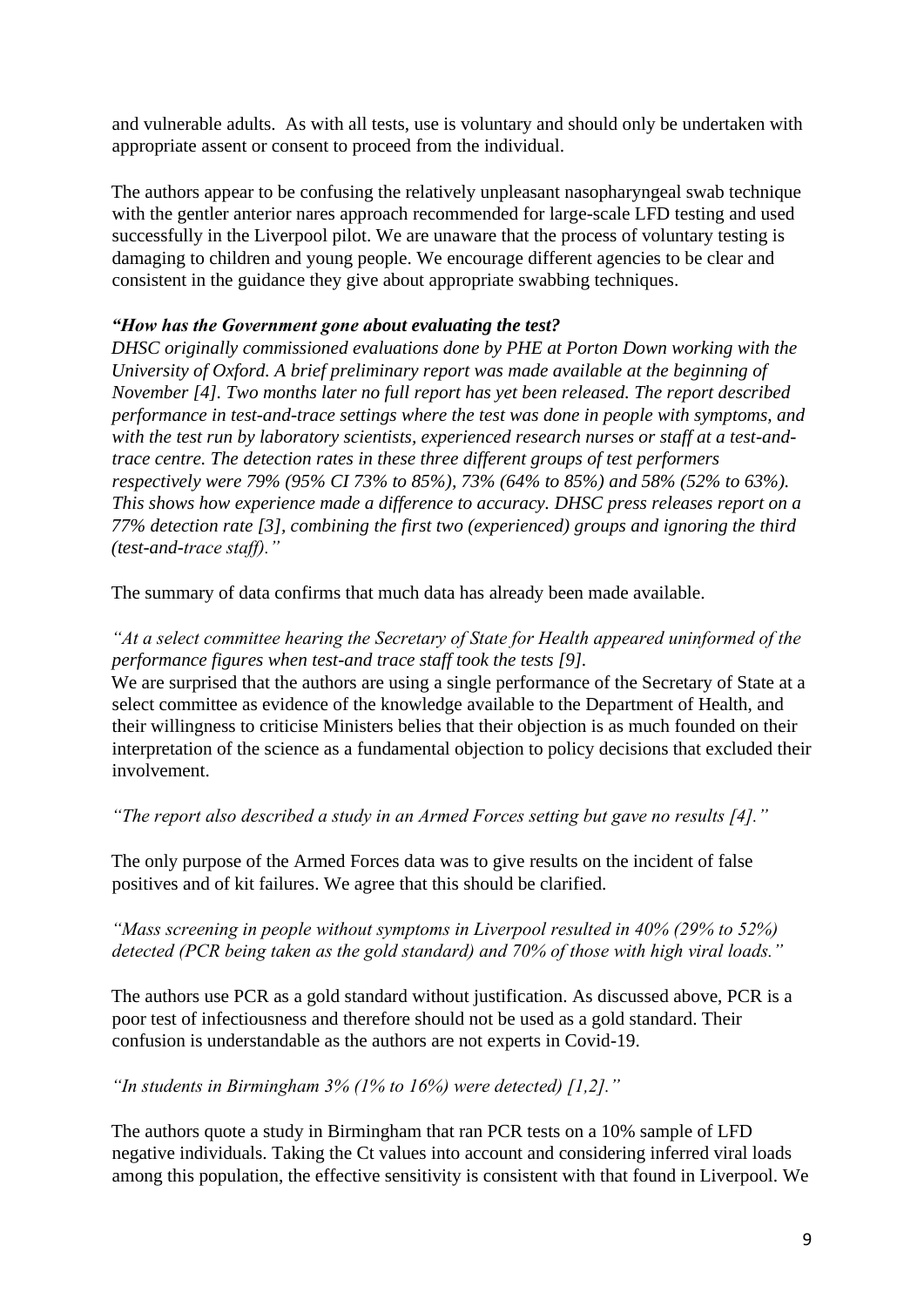are surprised that the authors make no attempt to discuss the important contexts of prevalence and the purpose of testing, which is to identify and isolate infectious individuals and not to detect those who are PCR positive.

## *"Whether a test will do more good than harm can only be assessed in properly designed studies undertaken in the setting and for the people where it will be applied."*

The authors appear to be suggesting that they are the only individuals able to conduct 'properly designed studies' and are implying that the studies on LFDs conducted in Liverpool and in many other settings are not properly conducted. The authors have not provided any criticism of the Liverpool study nor have they proposed a practical 'properly designed study'.

*"DHSC are now using mathematical models to predict the performance of tests in different groups and strategies rather than getting real world evaluations of how the strategies will work [10]. Models are limited by the assumptions that they make both about test performance, and the way in which the test results impact on human behavior. A model published this week completely ignored the possibility that false negatives would lead to harm, so it is inevitable that modelling will fail to provide appropriate evidence and will mislead Government decision making [10]. It is exceptionally difficult to fully anticipate how people will behave when misled about the meaning of a test result, thus any prediction from a model is unlikely to be correct."* 

The authors are entitled to criticise the models that have been published. However, the authors, are, of course, using their own implicit models when they assume that false negatives would lead to harm because of the behavioural response to a negative test. As already discussed, the size of this possible harm, and particularly in relation to benefits, is not clear and the authors are simply stating that such harm should be considered. As already stated, the Liverpool study did not find much harmful behaviour following a negative test. Similar studies are being carried out elsewhere with similar reassuring results.

#### *"What's the evidence for the accuracy of repeated tests?*

*Models are being used to predict how repeated testing will perform [10]. These models assume that test errors occur at random, just like an unlucky roll of a dice. Rolling a dice a second, third or fourth time will by chance almost certainly lead to better luck. However, this is not how testing behaves, as infected individuals who get a false negative test result do so for a reason, such as having lower viral levels, or difficulties in swabbing. These factors will recur with their second and subsequent swabs, without increasing their chances of a true positive rather than a false negative result. These assumptions all lead to overestimation of potential benefits of testing and underestimation of potential harms. The scientists on SAGE who are doing the modelling for the Government are undoubtedly the best in their field. However, they are experts in modelling infectious spread, not in the evaluation of diagnostic tests or mass testing. The UK has many individuals with appropriate expertise, none of whom have been involved in these evaluations and decisions."* 

Repeated tests reduce the errors arising from random mistakes in the use of the kit. Also, serial testing mitigates against the risk that the individual with a low viral load is in the incubation period of the illness and that the infection will become apparent over the